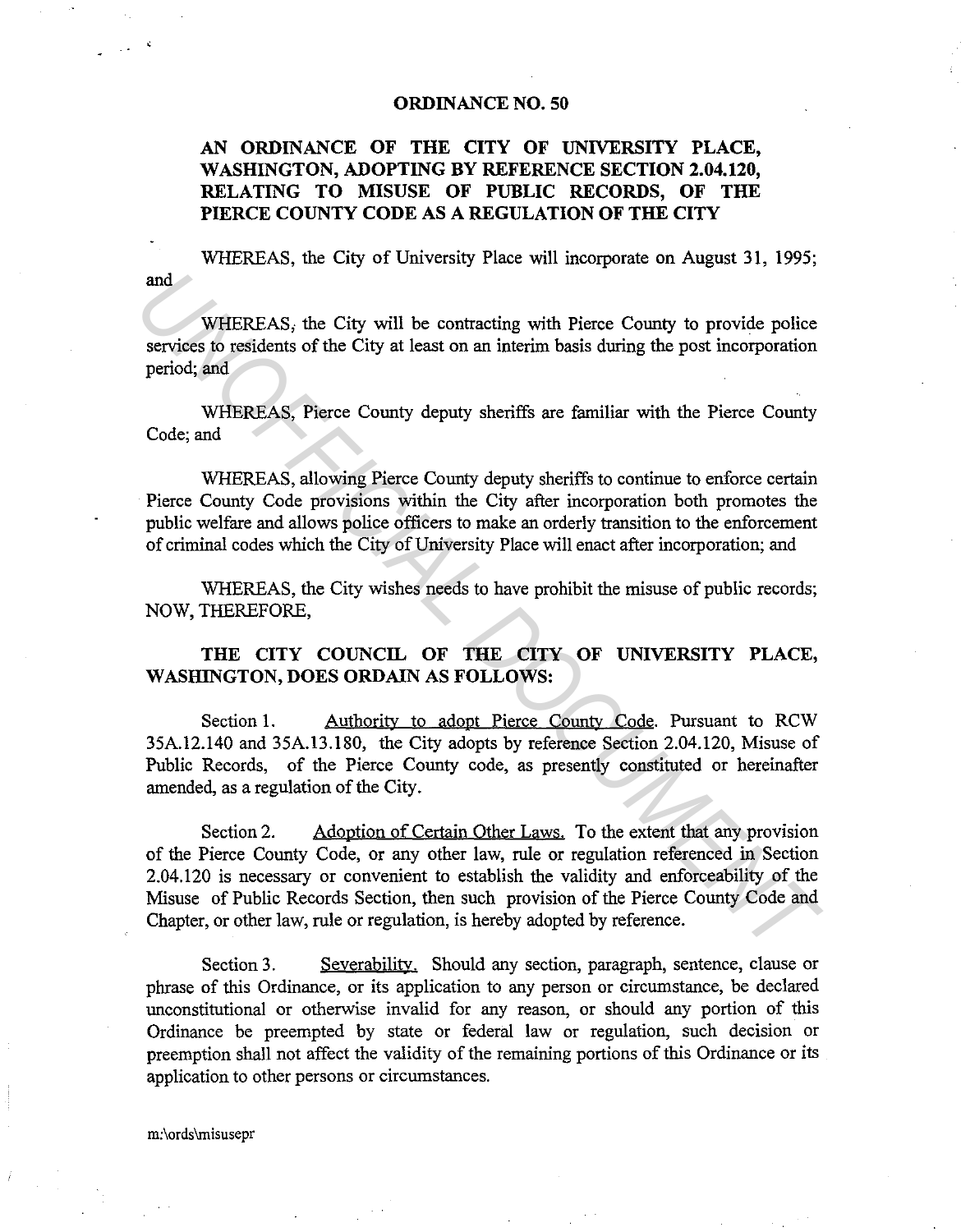Section 4. Effective Date and Publication. A summary of this ordinance consisting of its title shall be published in the official newspaper of the City. This ordinance shall take effect and be in full force on the date of incorporation.

**PASSED BY THE CITY COUNCIL ON AUGUST 21, 1995** 

Stanley L.K. Flemming, Mayor

**ATTEST:** 

St<br>
Marrest:<br>
Susan Matthew, Interim City Clerk<br>
APPROVED AS TO FORM:<br>
Robert J. Backstein, Interim City Attorney

Susan Matthew, Interim City Clerk

**APPROVED AS TO FORM:** 

*DOCUMENT*

Robert J. Backstein, Interim City Attorney

Date of Publication: August 24, 1995 Effective Date: August 31, 1995

m:\ords\misusepr